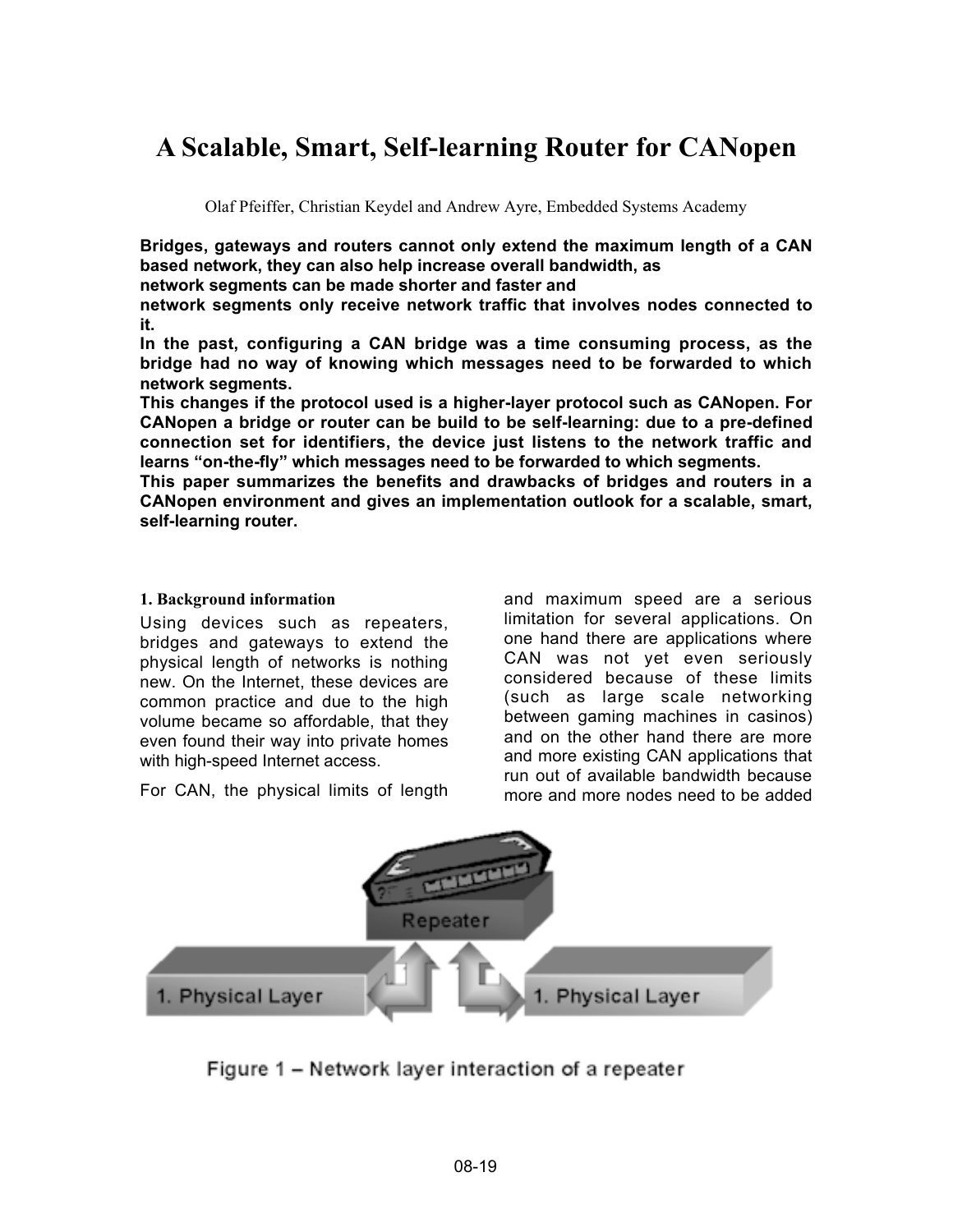(for example high-end automotive and industrial control applications).

A good, affordable bridge or router for CAN would help to overcome the physical limits of CAN to a certain extend.

Before we further investigate possible options and implementation routes, let's compare the commonly used forwarding techniques in network environments: Repeaters, bridges, gateways and routers.

## **Repeater**

A repeater acts on the physical layer and directly repeats the physical signal from one side of the repeater to the other. A repeater cannot be used to extend the length of a CAN network. CAN requires that a bit propagates over the entire bus before the next one can start. A repeater operating entirely on the signal level does not allow extending the total length of the network.

## **Bridges**

A bridge acts on the data link layer and forwards entire message frames from one network to another. Bridges can extend the maximum length of a CAN network. On the downside, they have to completely receive a message frame, before they can forward it. So even the fastest bridge can easily have delay times of more than 150 bit times (the worst case message length can even be longer). This imposes some limits for applications with very high real-time demands.

On the upside, because bridges receive entire data frames, they can be built "smart". Smart, self-learning bridges are commonly used in the Internet. They do not simply forward all messages from one network segment to the other segment. They evaluate the packages and forward only those messages, that need to be forwarded. Smart, selflearning bridges can help to increase overall bandwidth, as communication local to each segment will not be forwarded and not occupy bandwidth on the other segment.



Figure 2 – Network layer interaction of a bridge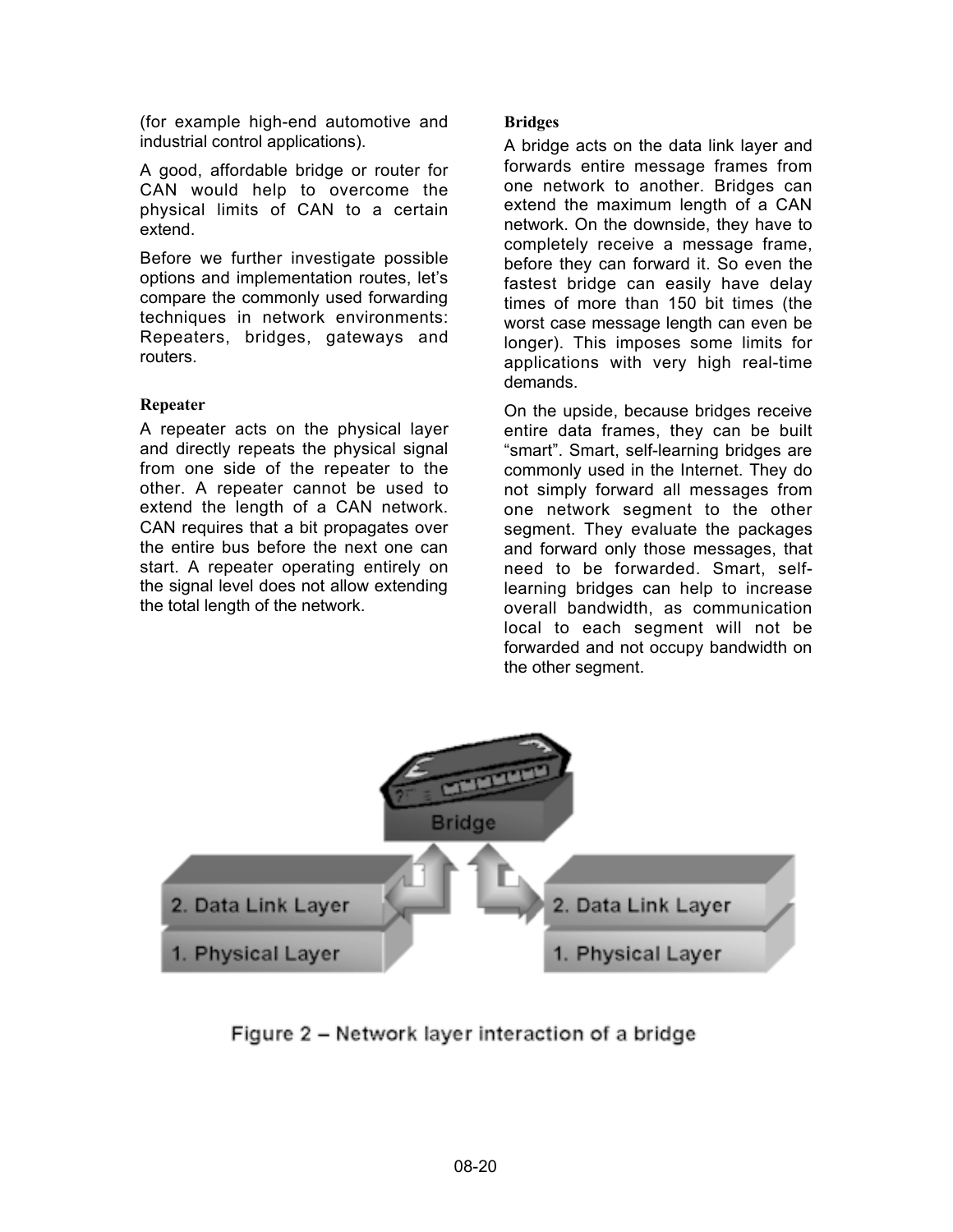

Figure 3 – Network layer interaction of a gateway / router

On a regular CAN network without a standardized higher layer protocol the configuration of smart bridges a challenge. Plug-and-play as available with self-learning bridges is close to impossible, as someone needs to configure the bridge manually. Otherwise, it just wouldn't know which messages to forward and which ones to keep local. While it may be possible to detect the identifiers used for sending in one segment of the network it is impossible to find out automatically which identifiers the nodes in a segment are listening to.

## **Gateways and routers**

Gateways and Routers act on the 3<sup>rd</sup> or higher layers of the network protocol stack. They are used for long distance forwarding or forwarding between completely different network types (for example CAN and Internet). In general we call a device just connecting two network segments a gateway, whereas a device that connects multiple segments is called a router.

As CAN defines only the lower two layers of the network protocol stack, gateways and routers would need to be implemented for a specific higher layer protocol. The awareness of the higherlayer protocol also enables such forwarding devices to come much closer to plug-and-play as now self-learning can be implemented. Depending on the protocol it can be possible to learn about all forwarding requirements simply by listening to all communication.

When it comes to real-time behavior, the same limits as mentioned for bridges apply. Each message would need to be received entirely before a forwarding mechanism can begin.

## **Choosing to build a router**

If we compare the previously shown forwarding technologies of repeater, bridges, gateway and router, then the router gives us the best benefits.

A repeater does not help with the extension of a CAN network. A bridge without higher protocol awareness requires extensive manual configuration. And a gateway only connects two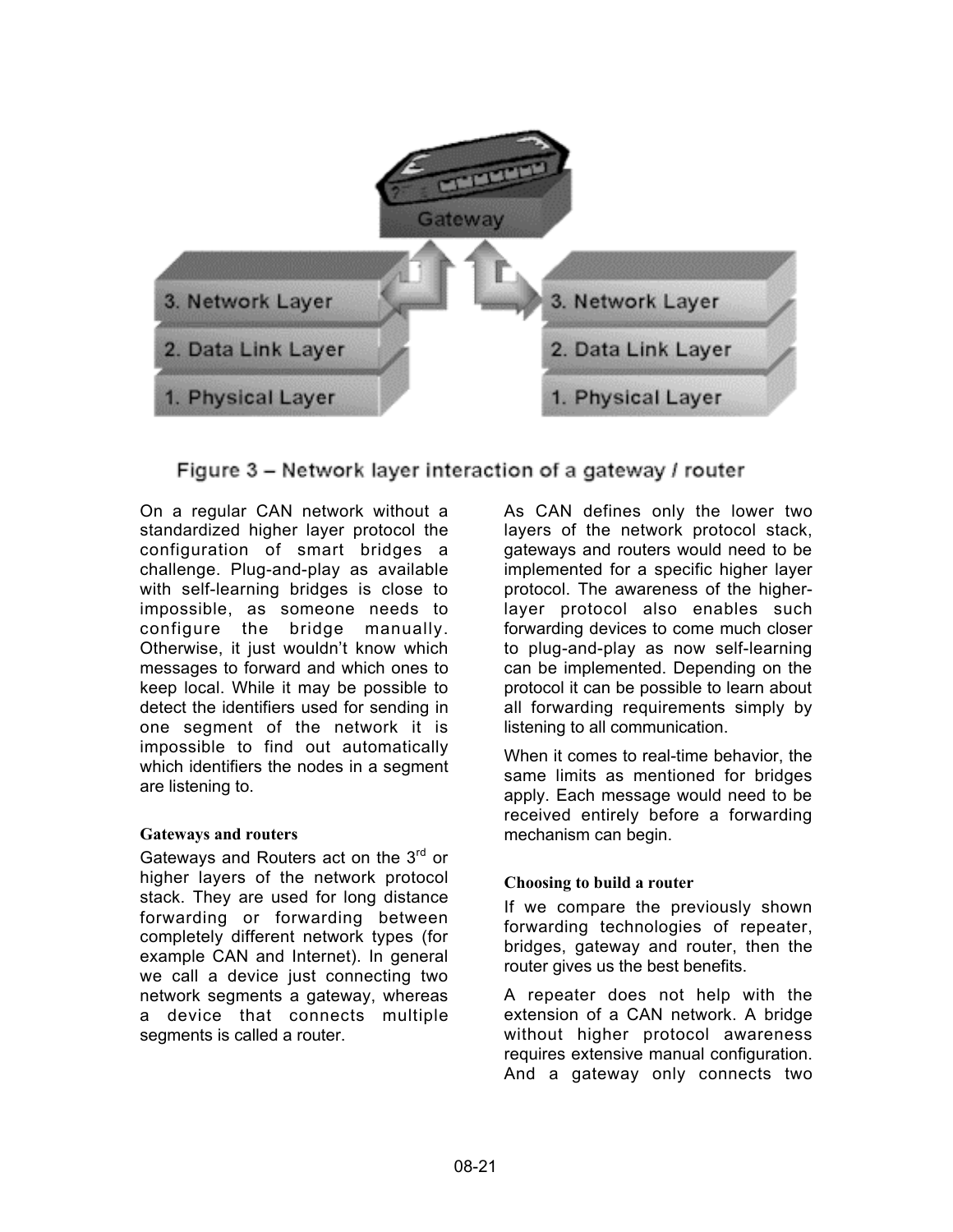network segments, whereas a router could be build with multiple ports, such as 4 or even 8.

(see figure 4). Assuming a bit rate of 1Mbit/s on all segments the overall bandwidth of such a system is now in



Figure 4 - Network layout with an 8-port router

For these reasons we picked the router for further examination and the following questions need to be answered:

Can we build a smart, self-learning router for CANopen networks? And what kind of benefits and drawbacks would we get?

## **2. The benefits of a router**

Let's take the "What if?" approach: What if - there would be a CAN router with 8 ports that is smart, self-learning and fast, meaning it only forwards packages to network segments / ports as required and the delay time within the router is a "virtual" zero.

#### **Bandwidth**

This hypothetical device could be used to create a star topology with 8 segments and the router in the center

the range of 1 to 8Mbit/s. The worst case of 1Mbit/s occurs when one single segment needs to handle ALL messages transferred.

For example, if all messages need to be forwarded to one network segment (for example node 3 in figure 4 needs to receive ALL messages). The best case occurs when the router forwards no messages and independent, local communication of 1Mbit/s is used on all network segments (for example nodes 1 and 2 in figure 4 communicating with each other). As both cases do not make much sense, the real-world average would be somewhere in between and surely highly depends on network layout and requirements. However, an overall bandwidth of 3-4Mbit/s should be achievable.

It should be noted, that in general all network segments could operate at different baud rates.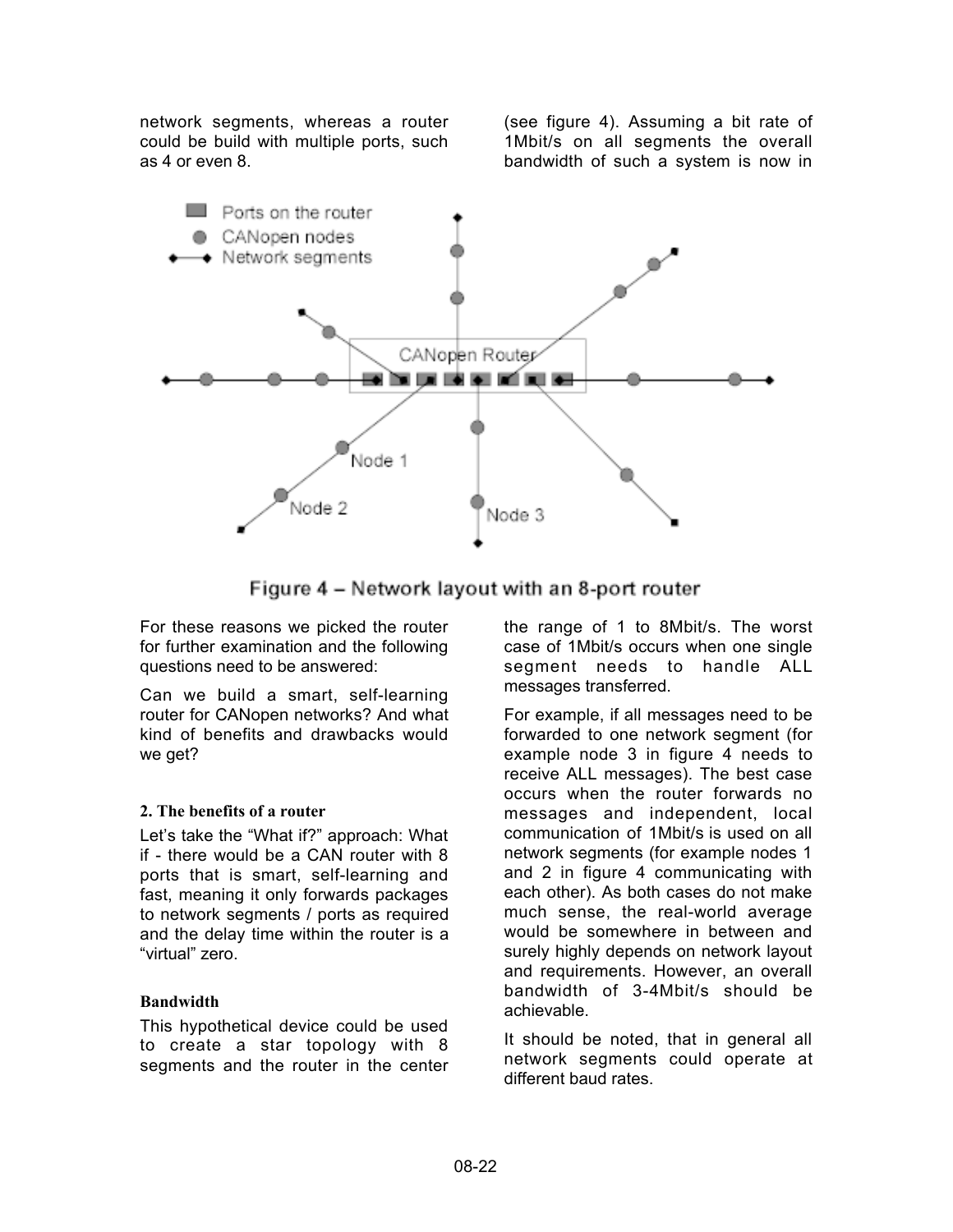#### **Flexible topological structure**

Although the maximum distance would be only twice as much as in a single CAN network segment, the total cable length in the flexible star layout would be eight times longer than a single CAN network segment.

The star topology is far more flexible than a single line bus, especially for network layouts that have to cover a larger 2- or 3-dimensional area.

Depending on the intelligence of the router, you can think of far more flexible and fault tolerant layouts by combining several routers (see summary and outlook at the end of the paper).

#### **Configuration**

To which level a forwarding device such as a router is auto-configuring or selflearning depends on the higher-layer CAN protocol supported by the device and on the level of integration into the system.

Goal of this paper is to show that with CANopen it is possible to achieve a selflearning, plug-and-play router that by simply listening to the network traffic learns which messages need to be forwarded to which segments.

#### **Error handling**

Serious communication faults like bad wiring or a bad node resulting in error frames on any one segment do not directly affect the other segments.

As long as the nodes in the affected segment are not crucial to the entire system, the system can still operate.

A router is a perfect instrument to separate crucial or safety-relevant communication from the remaining communication.

#### **3. The drawbacks of a router**

As mentioned before, any kind of forwarding device that entirely needs to receive a CAN message before it can start the forwarding mechanism imposes some drawbacks onto the system. The drawbacks primarily affect applications with high demands on the real-time behavior or those that require a good synchronization of inputs and/or outputs.

#### **Delays**

The following delays can occur when forwarding a message:

- One message length for every message forwarded (it needs to be received entirely, before a forwarding mechanism can start)
- Router internal processing delay (to keep this as short as possible is the challenge)
- Arbitration delay on destination segment (other higher priority messages might get through first)
- Forwarding buffer delay in router (if destination segment is very busy, router might need to buffer several outgoing messages)

How big the total maximum delay is, depends highly on the network layout and required communication between segments.

For applications requiring the usage of the CANopen SYNC message, a reasonable work-around might be to make the router the SYNC producer and to ensure that all SYNCs are produced on all network segments in parallel.

#### **Overruns**

One of the potential bottlenecks for such a system that could even result in message losses occurs if too many consumers are on one network segment. In that case too many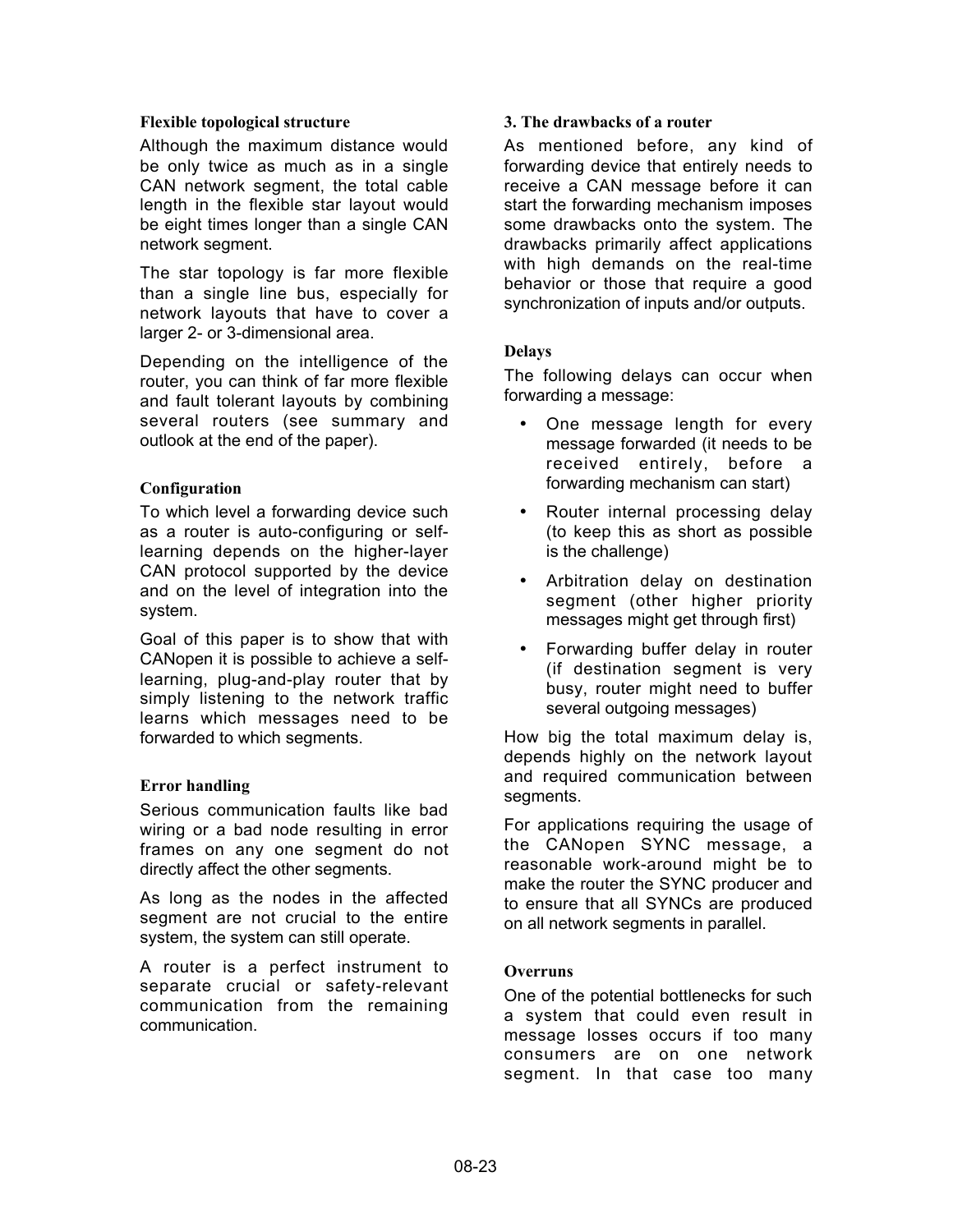producers from too many segments could send more messages than the one destination segment could handle. This is something that the system designer would need to consider when laying out the network.

For a prototype implementation existing components should be used – so a completely new, dedicated hardware based on new CAN controller designs is not further pursued at this moment. Instead we will focus on building the



Figure 5 – A router with one MCU per port

## **4. Implementation Challenges**

Now that we outlined what an 8-port smart, self-learning router could do for us, let's evaluate which technical challenges we face to implement one.

## **The Hardware**

Any router would need to be able to handle 100% busload on each port – in worst case all at the same time. Assuming an 8-port system, this would mean an overall 8Mbit/s bandwidth to be handled. NOTE: For this scenario, a 100% busload caused by the shortest CAN data frames would result in more than 150,000 CAN messages per second to be received by the router!

router based on existing microcontroller and CAN controller solutions.

Obviously, a single processor driven router would probably sooner than later run into performance problems. There will always be a hard limit on how many CAN ports a single processor could handle at 100% busload.

That's why a scalable router (easily configurable for different numbers of ports) would need to be implemented with multiple processors. The most flexible layout would require one processor handling each CAN port. Additionally, these processors would need to have access to a high-speed backbone interconnecting all the processors within the router (see figure 5). This backbone would need a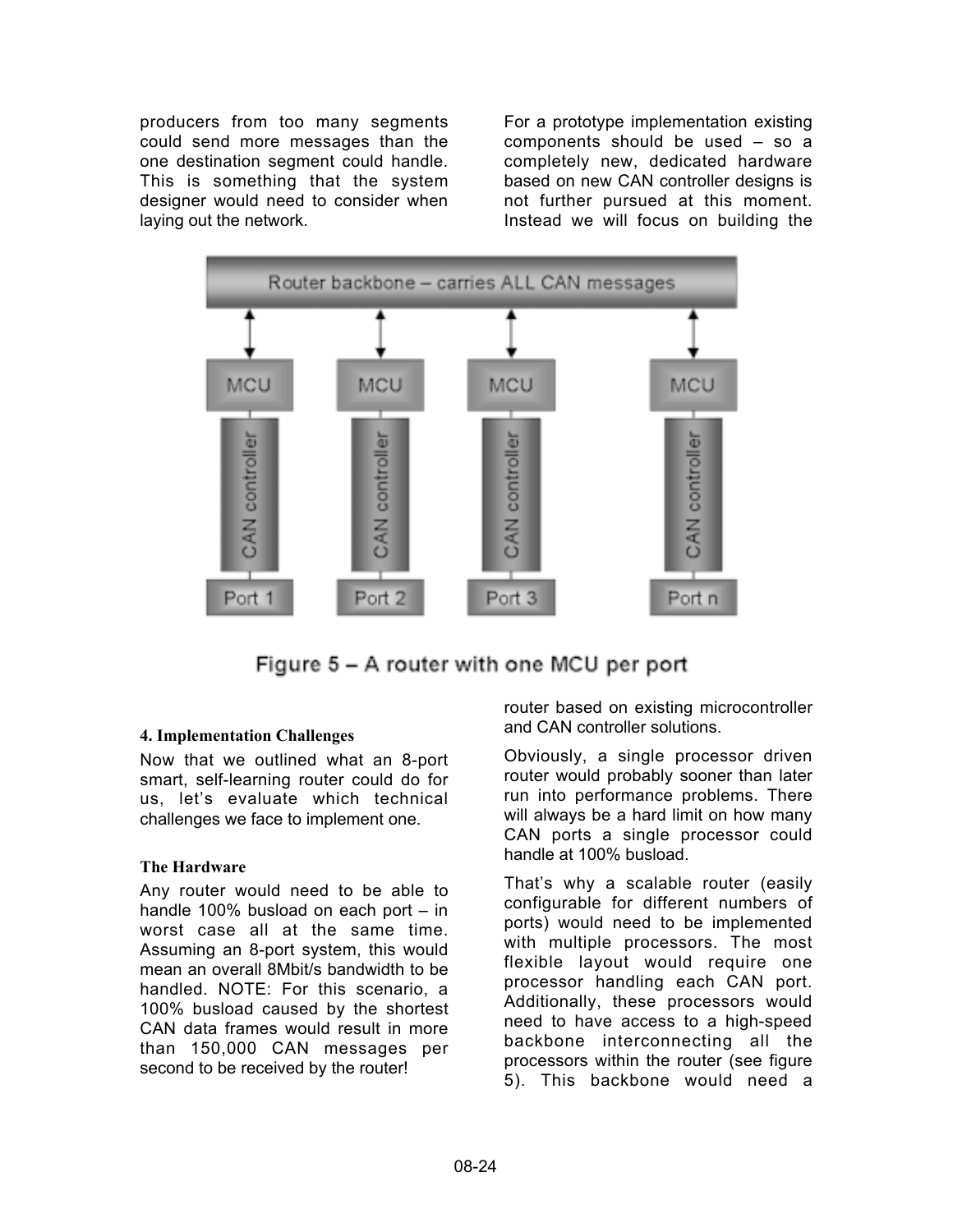bandwidth big enough to handle the worst-case throughput of the largest router configuration. For a router with 8 ports, that would be about 4Mbit/s (Remark: if all segments produce 100% busload, there is no bandwidth on any segment left, so the router could NOT

in massive parallel computers. In these computers, data can be shared with neighboring processors through a synchronized shifting process. In these synchronized access cycles, processors can access a neighbor's processor memory.



Figure 6 – Parallel data shifting between the MCUs

forward any message and the used backbone bandwidth would be 0MBit).

The basic idea for the forwarding algorithm would be that any incoming message frame on any port gets broadcast via the backbone to all other ports. Using local lookup tables, each processor decides individually if a particular message needs to be forwarded to its local CAN network segment.

As we do not want to introduce yet another networking technology within the router, one of the simpler approaches to implement such a backbone comes from techniques used To adopt this technology to the router requires a synchronized "write to my left neighbor and read from my right neighbor" shift cycle. One simple method would be to use latches between the processors and upon a synchronized interrupt signal all processors would first write to the latches on one side and then read from the latches of the other side (see figure 6).

## **Selecting Microcontrollers**

Due to the high demands on the throughput of the backbone of the router common 8-bit microcontrollers would be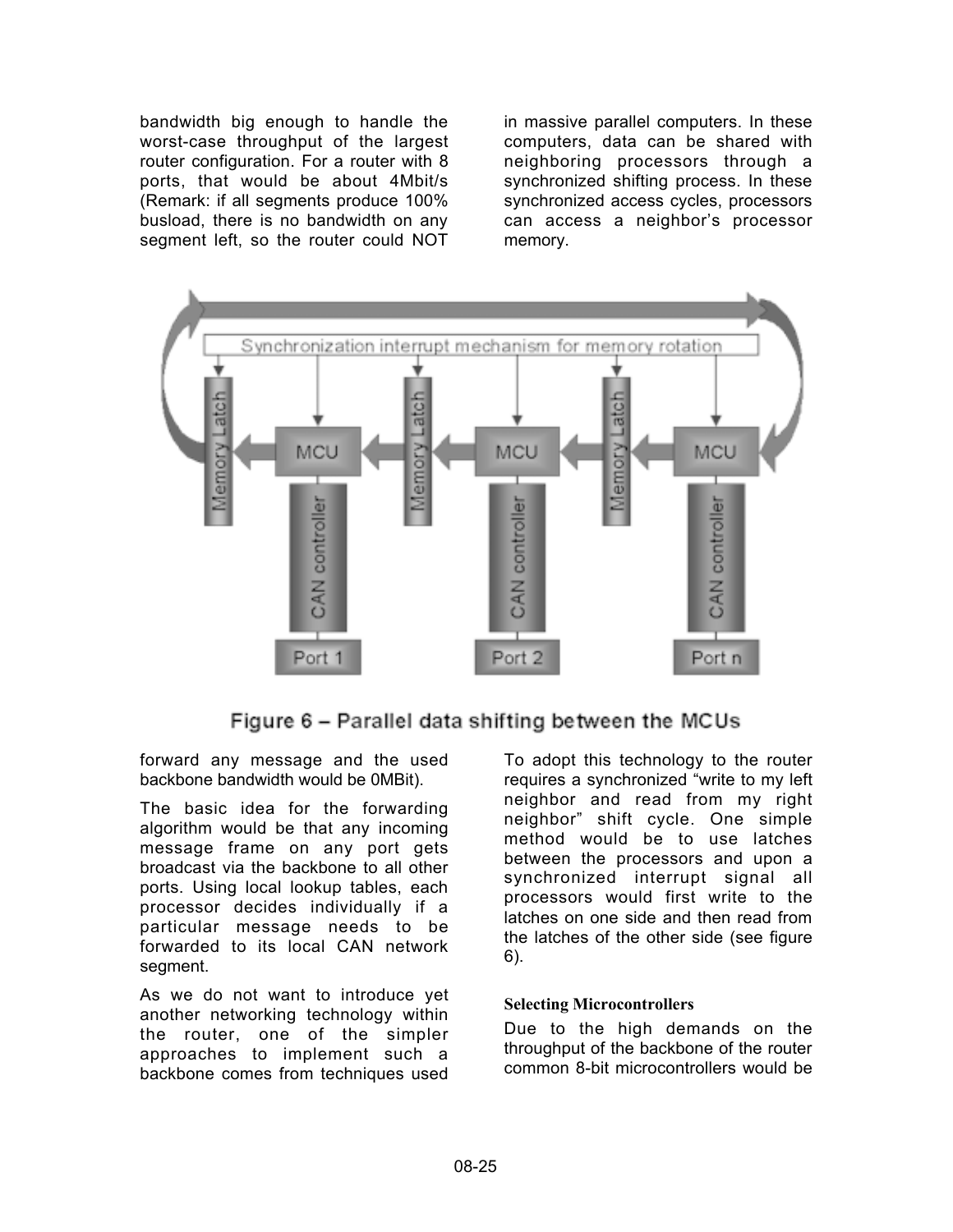stretched beyond their limits. On the other hand, common 16-bit microcontrollers have so much performance, that besides handling the backbone, they could also handle 2 instead of just one CAN port. And if we look beyond 16-bit, a 32-bit ARM derivative should easily handle about 4 CAN ports and still be able to maintain the high-speed backbone.

A first prototype would most likely be based on a 16-bit microcontroller with 2 CAN interfaces supporting router configurations with 2, 4, 6 or 8 CAN ports.

## **The Software**

We currently envision two software versions for the CANopen router:

One that does not act as a CANopen device, it does not have a CANopen ID number and cannot be addressed. Its presence in the network is completely invisible to the other CANopen nodes.

The other version would be a CANopen device with its own node ID number and an Object Dictionary allowing for customized configurations.

The benefit of version one is that it is a true plug-and-play solution backward compatible to any existing CANopen network.

The benefit of version two is that the master can be made aware of the presence of a router. Knowing its presence the master can access router configuration or forwarding statistic data, reset the router or even take its presence into account when configuring other nodes. The router could also generate an emergency if overload, delays or overruns occur on any segment.

For the scope of this paper, we will focus on the plug-and-play version.

## **Self-learning**

To support true self-learning, there are a few conditions that must be met when using the router in a CANopen network:

- 1. All nodes in the network must be CANopen conform.
- 2. All nodes must startup with the default, pre-defined connection set (if other connection sets are used, they must be configured by the master during the pre-operational state of each node)
- 3. The router must be powered-up and operational when the first boot-up message occurs on the network.

To implement the self-learning forwarding mechanism, the router needs a lookup table for each destination network segment / port. To handle 11-bit IDs (0 to 2047), a lookup table with 1 bit for each identifier is required (256 bytes). If a corresponding bit is set, it means that a message with that identifier is forwarded to the corresponding segment. Per default, all bits are set, meaning that every single message is forwarded to all segments.

The self-learning steps require, that with each message received, the router needs to double-check if the information contained (either by pure ID number, but in some cases also by the data) allows making conclusions about the future forwarding mechanism.

The scope of this paper does not allow listing all eventualities. However, a few examples can illustrate the mechanism:

When receiving a boot-up message on any port, the router can recognize which node ID produced this boot-up message. Knowing that a particular node is on a particular port allows us to clear all bits in the look-up tables of the other segments representing Receive PDOs or Receive SDOs associated with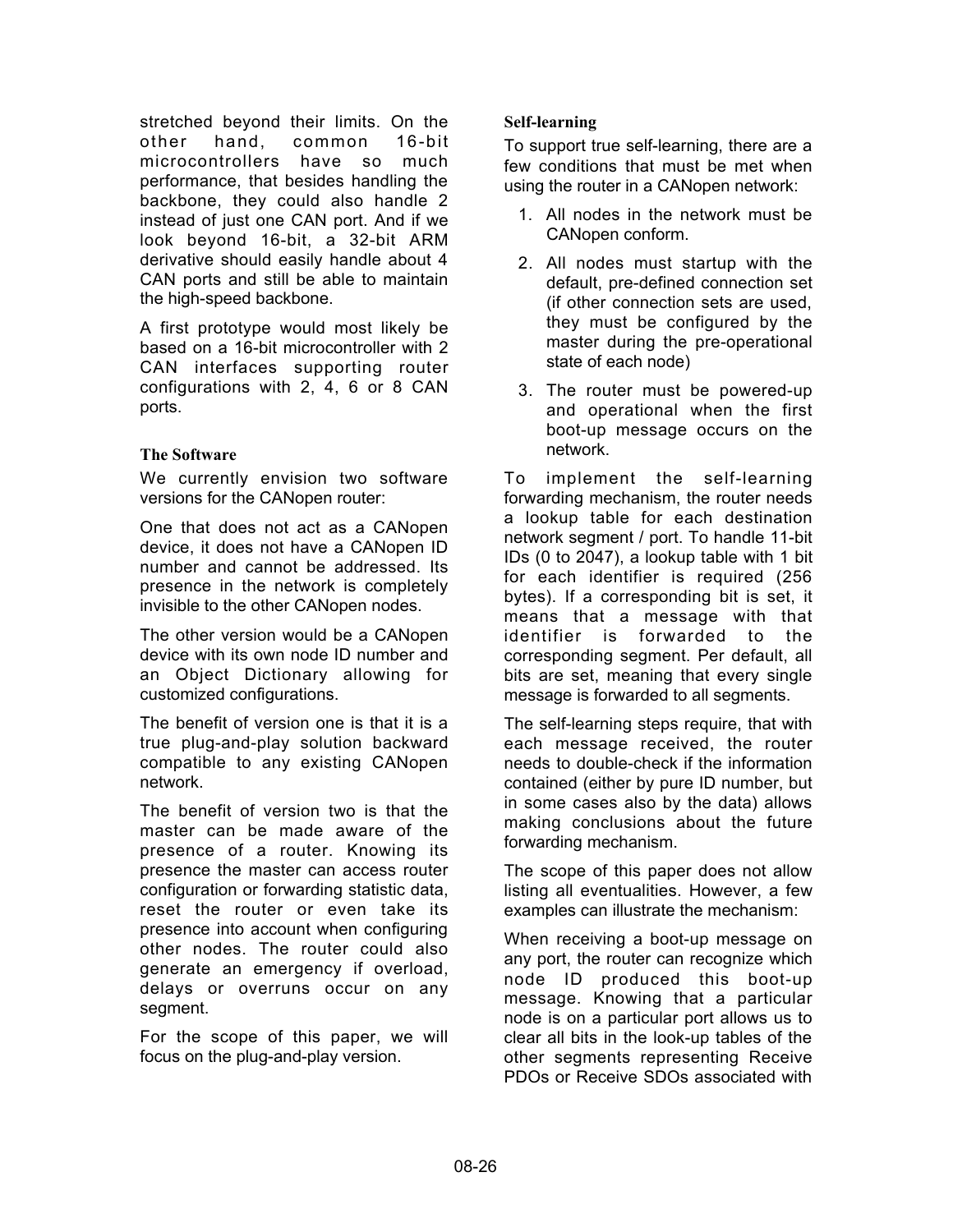that node. In other words, once the boot-up message is received and interpreted, messages sent to that node via SDO or PDO will never be forwarded to any other segment.

In a similar scenario, the NMT message send by the Network Management Master allows the router to determine the port that the master is connected to. All transmit PDOs and transmit SDOs do only need to be forwarded to the segment with the master, so the corresponding bits (a total of  $5 * 127 =$ 635 bits) can be cleared in the look-up tables of all other segments.

A more complex example deals with the linking of PDOs. The default settings for PDOs are not very likely to be used in a real-world network. In most CANopen networks the COB IDs used for PDOs are changed. The master can change a COB ID with one expedited SDO transfer for each ID that needs to be changed.

In order to correctly handle these cases, the router needs to monitor all expedited SDO download requests issued by the master (ID and data contents). The following information needs to be recognized:

- CAN ID used marks SDO request to certain node ID
- $\bullet$  1<sup>st</sup> data byte marks expedited SDO download requests
- $2^{nd}$  to 4<sup>th</sup> data byte marks the index and subindex of the Object Dictionary entry affected
- $5<sup>th</sup>$  to  $7<sup>th</sup>$  data byte contains the data

If the router recognizes, that a PDO is assigned a new COB ID using the CAN message above, it needs to change the look-up tables accordingly. That could mean that bits that were previously cleared are now set again to allow the forwarding of the PDO to the appropriate destination segment.

## **5. Summary and outlook**

Smart, self-learning CANopen routers as described in this document would not only extend the physical length of a CANopen network, they would also increase overall network bandwidth or throughput and allow system layouts with a far more complex network topology than ever before.

The router is "plug-and-play" as it does not need to be configured (other than baud rates used). However, the system integrator would need to pay more attention when selecting the triggering and scheduling mechanisms for each individual node to avoid bottlenecks.

Some applications with hard real-time requirements might not benefit from such a router, although some workarounds are available for applications requiring synchronized IO.

Once a router as described in this paper becomes available, the next logical step would be to think about further software enhancements as found in Internet routers.

If a CANopen router is a configurable CANopen node with its own ID, it could be programmed to recognize other CANopen routers in the system. This could allow setting up "true rings" requiring the routers to use "true routing algorithms" similar to those used by Internet routers.

Figure 7 shows an example where multiple routers build a "backbone ring" consisting of 2 connections to each neighbor. Such a system could still work, even if any up to three network segments of the backbone ring break.

Depending on the complexity of the routing algorithms, the routes taken